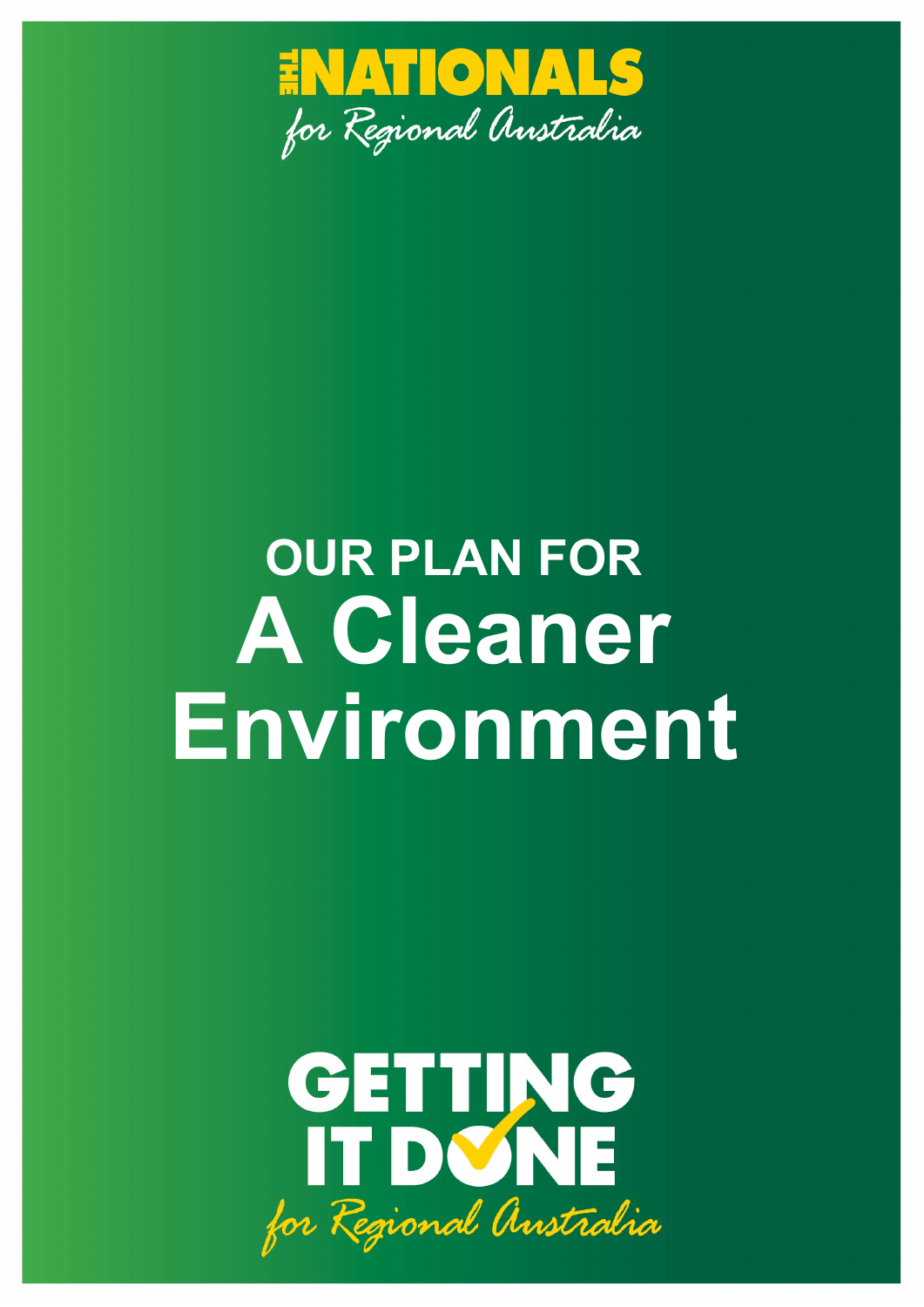# **Key points**

**Only the Coalition can deliver the strong economy to invest in a stronger future for our environment.**

The Morrison Government has committed more than \$6 billion to environmental initiatives since 2019.

We're committed to protecting, caring for and strengthening incredible global icons such as the Great Barrier Reef, Uluru, Kakadu and Antarctica, backed by the strong economy that can support long-term planning and world's best practice.

The Morrison Government has delivered thousands of **environmental projects** including habitat restoration, pest and weed management, threatened species conservation and environmental science.

We've delivered more than 3.8 million hectares of feral animal control, culled more than 275,000 crown-of-thorns starfish on the Great Barrier Reef, are restoring 13 shellfish reefs, planted more than 29 million trees, conducted 650,000 hectares of targeted flora and fauna surveys and continued to enlarge Indigenous Protected Areas.

The Government has committed over \$870 million of new investment to transform Australia's waste and recycling industry, creating 10,000 jobs and diverting at least 10 million tonnes of waste from landfill. Our \$280 million Recycling Modernisation Fund is already on track to leverage a billion-dollar investment from the Commonwealth, states, territories and industry.

#### **We're also working hard to reduce emissions.**

Since 2005, Australia's emissions have fallen by 20 per cent while our economy has grown by 45 per cent. From 2005 to 2019, Australia reduced its emissions faster than Japan, Canada, New Zealand and the United States and twice as fast as the OECD.

We are on track to beat our 2030 emissions reduction target. Australia is forecast to achieve a similar or greater reduction in emissions per capita by 2030 than other major developed economies including Canada, the European Union, France, Germany, Japan, New Zealand and the United States.

Our \$22 billion investment in clean energy technologies this decade will leverage at least \$88 billion in co-investment, guided by our [Technology Investment Roadmap,](https://www.industry.gov.au/data-and-publications/technology-investment-roadmap-first-low-emissions-technology-statement-2020) and is creating jobs and business opportunities nationwide.

A re-elected Coalition Government will expand our strong environmental action. We will:

- **Continue to ensure the world's best environmental management of the Great Barrier Reef,** investing an additional \$1 billion over nine years to protect the Reef while supporting the 64,000 jobs which drive the Reef economy.
- Implement our **[Long-Term Emissions Reduction Plan](https://www.industry.gov.au/data-and-publications/australias-long-term-emissions-reduction-plan) to reach net zero emissions by 2050** through technologies, not taxes.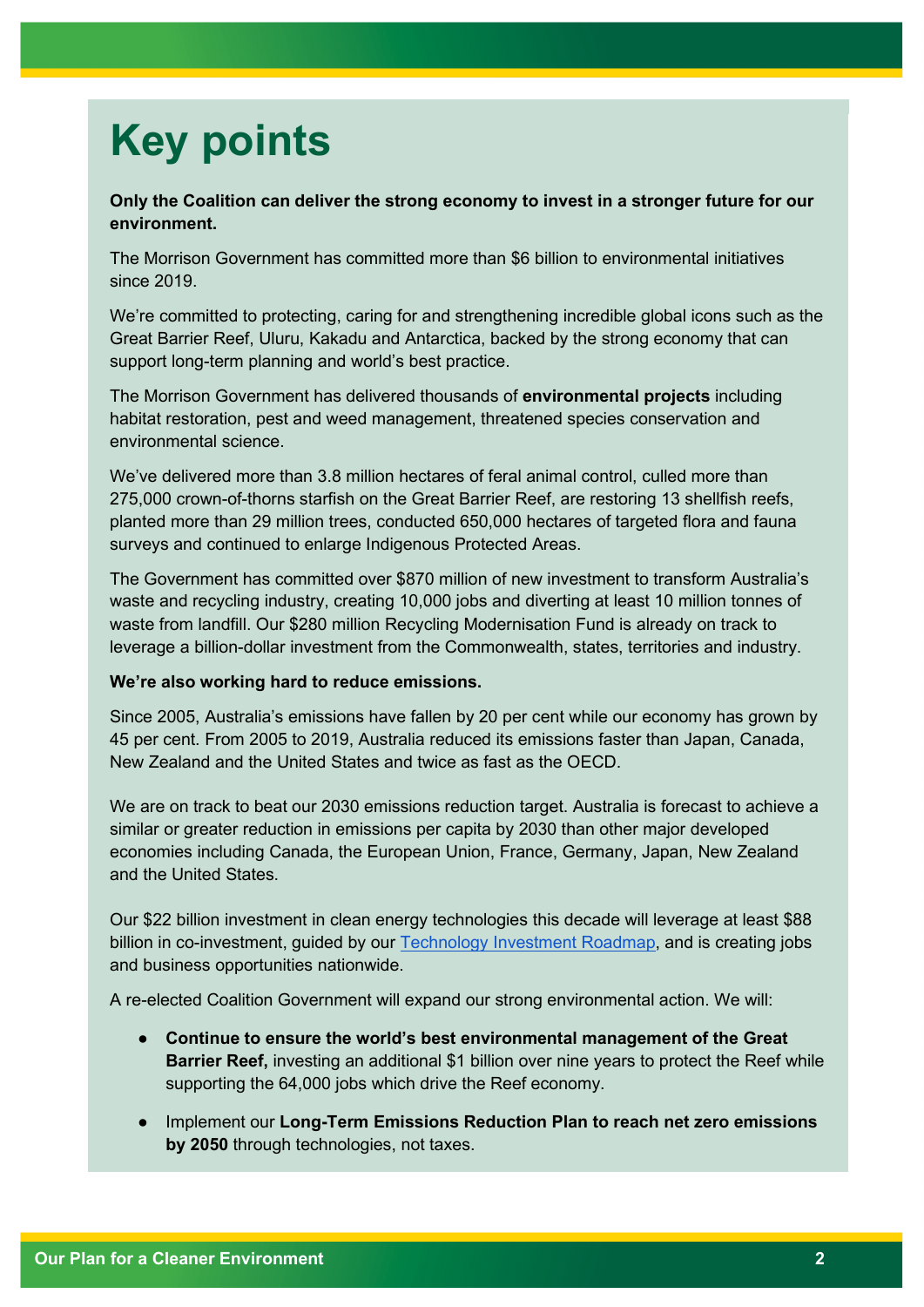- **Implement our new 10-year [Threatened Species Strategy](https://www.awe.gov.au/environment/biodiversity/threatened/publications/threatened-species-strategy-2021-2031) to 2031** by tackling feral pests and weeds, increasing the number of safe havens, helping more captive breeding programs and partnering with local communities in practical, on-ground action.
- **Support a new era of environmental science** by continuing to invest in four research hubs in the next phase of **[Australia's National Environmental Science Program.](https://www.awe.gov.au/science-research/nesp)**
- Drive a billion-dollar **transformation of Australia's waste and recycling industry** that will create 10,000 jobs over 10 years. We'll continue the transition to a circular economy **through the [Modern Manufacturing Initiative.](https://www.industry.gov.au/news/modern-manufacturing-initiative-and-national-manufacturing-priorities-announced)**
- Enhance our **world-leading management of Australia's oceans** and waterways through the Oceans Leadership package.
- Add **39 million hectares** of land and sea country to Indigenous Protected Areas, bringing the total protected area to more than **117 million hectares.**
- **Protect the Koala for future generations** by improving health outcomes, veterinary training, habitat and monitoring with a \$53 million investment.
- **Strengthen our Antarctic leadership, science and presence** by delivering the \$839 million package to continue the 20-year **[Antarctic Strategy and Action Plan](https://www.antarctica.gov.au/site/assets/files/53156/2022_update_20yearstrategy.pdf)** with more science, more exploration, more environmental stewardship, and more jobs in Tasmania's Antarctic industries.
- **Reform national environmental protection laws** to ensure they remain fit for purpose and facilitate greater business certainty and investments including in the mining and agricultural sectors. Our goal is economic growth while protecting our iconic native plants and animals.
- **Strengthen our cultural heritage laws** by continuing to work with states and territories and the First Nations Heritage Protection Alliance to safeguard Indigenous heritage.
- **Partner with states and territories in a national rollout of digital environment assessments,** with more than \$52 million investment to cut green tape and duplication.
- Invest \$128.6 million to **deliver improved environmental outcomes**, maintain timely EPBC assessments, strengthen compliance measures and a regional planning scheme.
- **Continue the investment of over \$590 million in biosecurity measures** (since the 2021-22 Budget) to protect Australia's unique landscapes. Since 2013, we've invested \$20 million in Yellow Crazy Ant control in the Wet Tropics of Queensland World Heritage Area.

The Morrison Government believes in practical action for a cleaner environment. Protecting and restoring the environment is best achieved by all governments working in partnership with local communities, business, Indigenous groups, farmers, land managers and scientists.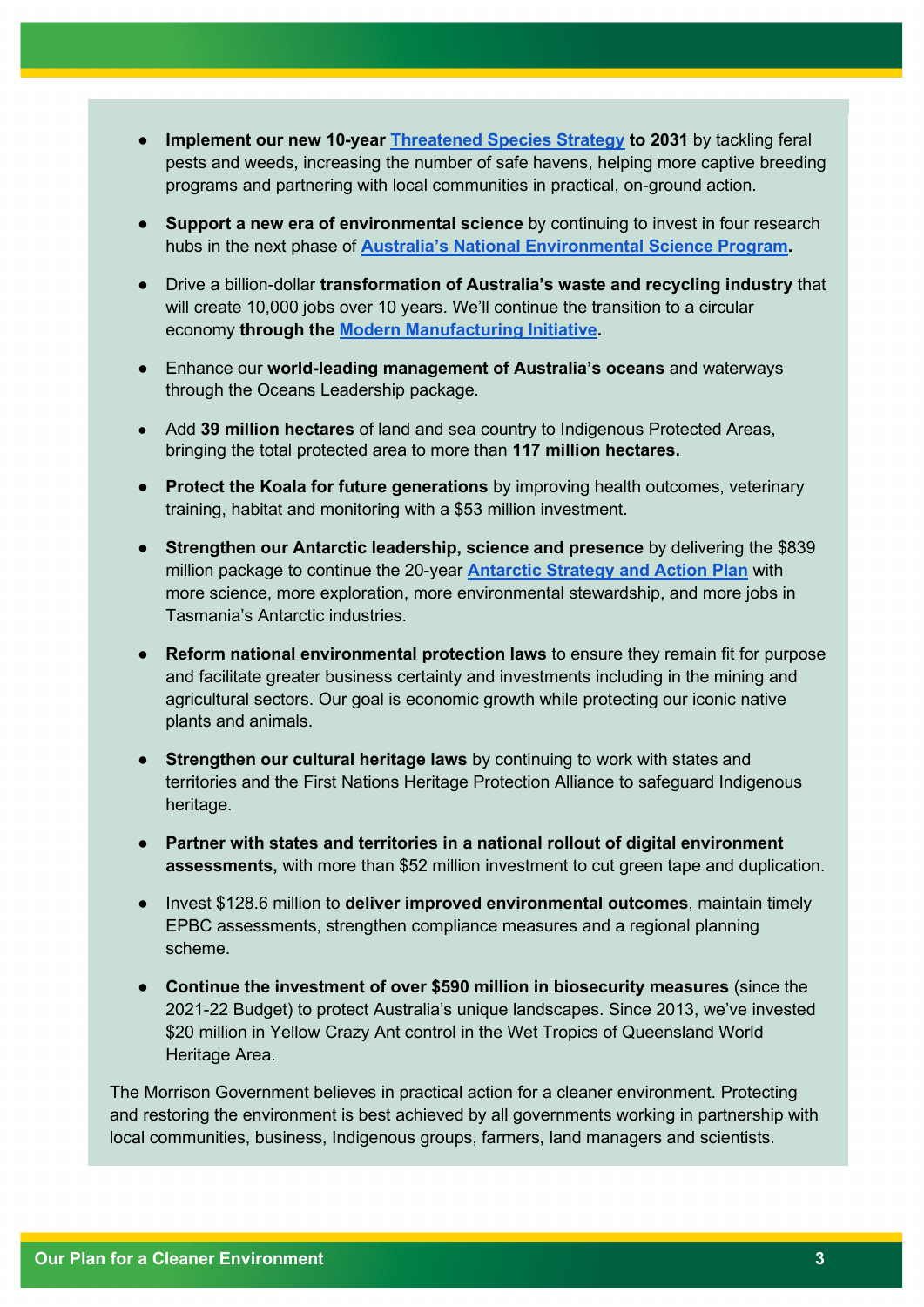**Unlike Labor**, we recognise that the business, agriculture and resource sectors can work with, and not against, the environment for shared benefit when we get the balance right.

In contrast, **Labor is focused on green tape, creating new taxes and onerous regulation.**

**Labor** has a track record of **new taxes, higher energy costs and back-flipping on essential projects.**

In government, **Labor drove up energy prices by 101 per cent** on the back of its ill-fated carbon tax.

Labor failed to reform national environmental laws. Instead they added complex and heavyhanded regulation through deals with independents and the Greens.

**Labor's plans will achieve nothing for the environment, while reducing job opportunities in regional Australia.** Labor will continue complex green tape and duplication of environmental approvals, costing jobs and delaying projects.

The Australian people have the choice between the Coalition that is delivering a strong economy and the stronger investment our environment needs, and a Labor Party that stands for higher taxes, more regulation and a less secure environmental future.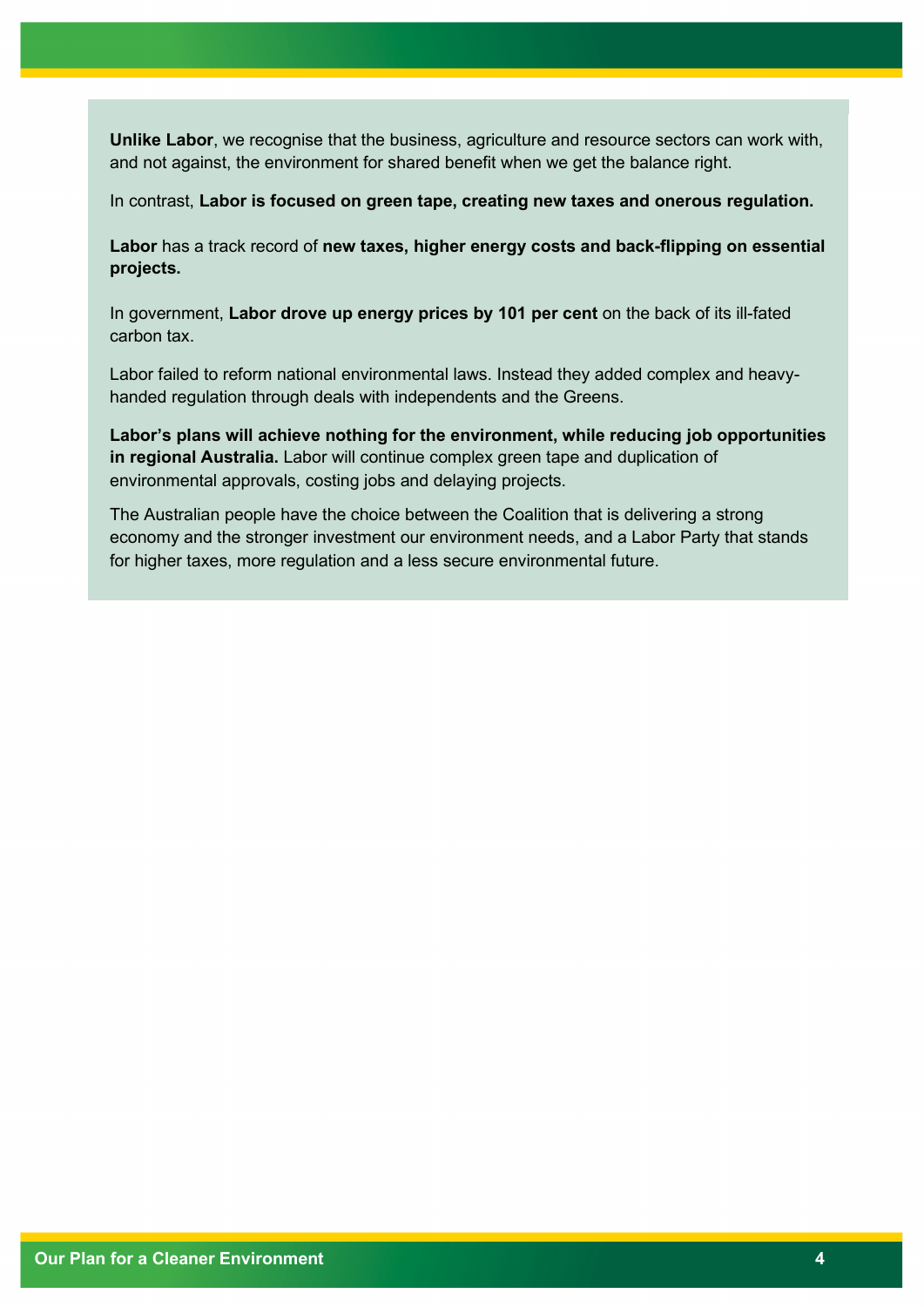# **Our Plan**

#### 1. Protecting our biodiversity

The Morrison Government's signature Environment Restoration Fund is being expanded by \$100 million, supporting a range of actions to help to protect our environment for future generations.

The Fund's priorities are:

- **1. Protecting threatened and migratory species and their habitat, including tackling pest animals and weeds.**
- **2. Protecting and restoring Australia's coastal rivers and waterways.**
- **3. Improving urban tree canopy and providing green corridors in cities.**

The [Environment Restoration Fund](https://www.awe.gov.au/environment/biodiversity/conservation/environment-restoration-fund) has already supported many local projects, including safe havens for endangered wildlife, community clean-ups for urban waterways and coastal areas and habitat restoration projects for species including the black cockatoo and koala.

The Fund builds on the Government's \$1.1 billion investment over six years in the [National](http://www.nrm.gov.au/national-landcare-program)  [Landcare Program](http://www.nrm.gov.au/national-landcare-program) to protect Australia's water, soil, plants and animals, and support their productive and sustainable use.

The Morrison Government has also delivered a successful \$200 million wildlife and habitat recovery bushfire response, \$50 million in koala funding, \$149 million in environmental science and the new 10-year [Threatened Species Strategy.](https://www.awe.gov.au/environment/biodiversity/threatened/publications/threatened-species-strategy-2021-2031#:%7E:text=About%20the%20Strategy&text=a%2010%20year%20vision%3A%20)

We are making record investments in Commonwealth national parks, including at **Uluru**-Kata Tjuta and Kakadu National Parks. We're delivering \$233 million for tourism and other infrastructure as part of the single biggest investment in national parks, creating more than a thousand jobs in regional and remote communities. And we will invest \$10.6 million to reform existing employment frameworks (in consultation with Traditional Owners), encourage Indigenous business participation and create new Indigenous jobs within the parks.

The Morrison Government has invested over \$590 million on biosecurity since the 2021-22 Budget to implement reforms set out in *[Commonwealth Biosecurity 2030](https://www.awe.gov.au/biosecurity-trade/policy/commonwealth-biosecurity-2030)*, which is a roadmap for protecting Australia's environment, economy and lifestyle from pests and diseases. We've also invested \$49 million to support communities to manage feral pests and weeds, such as wild pigs and deer and gamba grass. As well, the Coalition Government has invested \$20 million on Yellow Crazy Ant eradication in the Wet Tropics since 2013.

A re-elected Coalition Government will:

Boost investment in the **Environment Restoration Fund** by \$100 million over three years to **support community-driven action** that protects and restores the environment, including: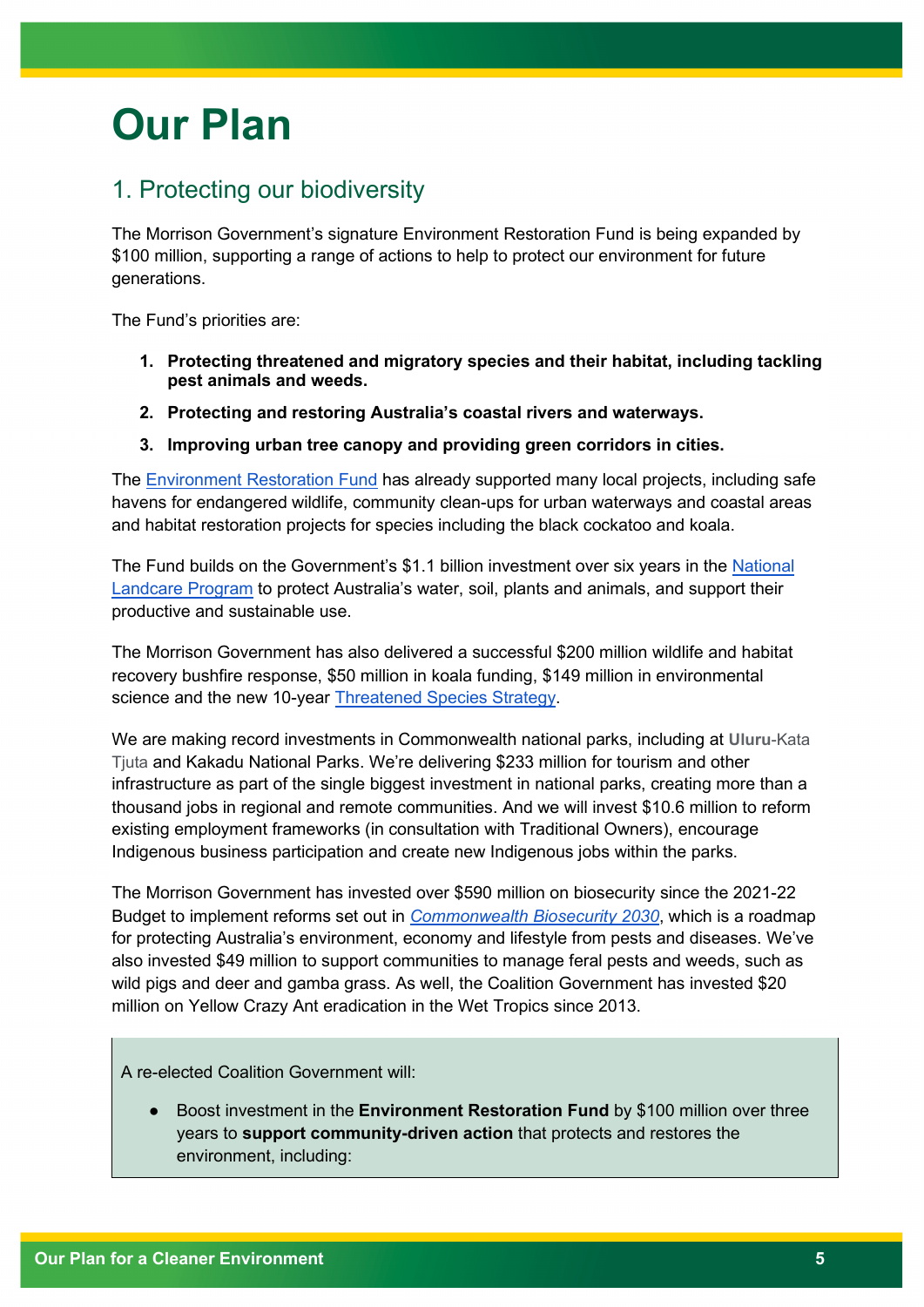- \$11 million to tackle more gamba grass sites across Northern Australia through the new *Tackling Gamba Grass Fund* which will deliver projects on the ground and fund new research projects to find a permanent solution to stop gamba grass.
- Continue to roll out more than \$96 million to protect Australia from "hitchhiker" pests, and have extended our support to address crazy ants.
- Continue to invest through the **[Commonwealth Biosecurity 2030](https://www.awe.gov.au/biosecurity-trade/policy/commonwealth-biosecurity-2030)** roadmap to protect Australia's environment, economy and lifestyle from pests and diseases.
- Continue to fund environmental science through our research partnerships, including CSIRO, AIMS and GBRMPA.

#### 2. Achieving Net Zero

The Morrison Government continues to act practically and responsibly to reduce emissions while lowering energy prices, supporting traditional industries, preserving Australian jobs and generating new opportunities for industries and regional Australia.

Since coming to government in 2013, we have provided more than \$15.6 billion of support to more than 29,000 clean energy and energy efficiency projects valued at more than \$50.1 billion.

Australia's emissions are now 20 per cent below 2005 levels and we are on track to achieve up to a 35 per cent reduction by 2030, on our way to net zero emissions by 2050.

Australia's whole-of-economy [Long-Term Emissions Reduction Plan](https://www.industry.gov.au/data-and-publications/australias-long-term-emissions-reduction-plan) sets out how Australia will achieve net zero emissions by 2050 while maintaining a strong economy and protecting jobs.

The Plan is focused on 'the how', on practical action to convert ambition into achievement, because a target without a plan is meaningless. We will invest \$22 billion to reduce emissions and our investment will drive coinvestment of \$88 billion. Some of these actions include:

- \$1.38 billion for the expansion of the Snowy Hydro Scheme, Snowy 2.0, which is the largest energy storage project in the southern hemisphere.
- Deliver the \$1 billion Grid Reliability Fund to make targeted investments in new generation, transmission and other technologies to keep the lights on and prices low.
- \$2.1 billion to support the rollout of electric vehicles and charging infrastructure across the country.
- Turbocharge Australian innovation with a new \$1 billion Low Emissions Technology Commercialisation Fund and an expanded patent box providing concessional tax rates for low emissions technologies patented in Australia.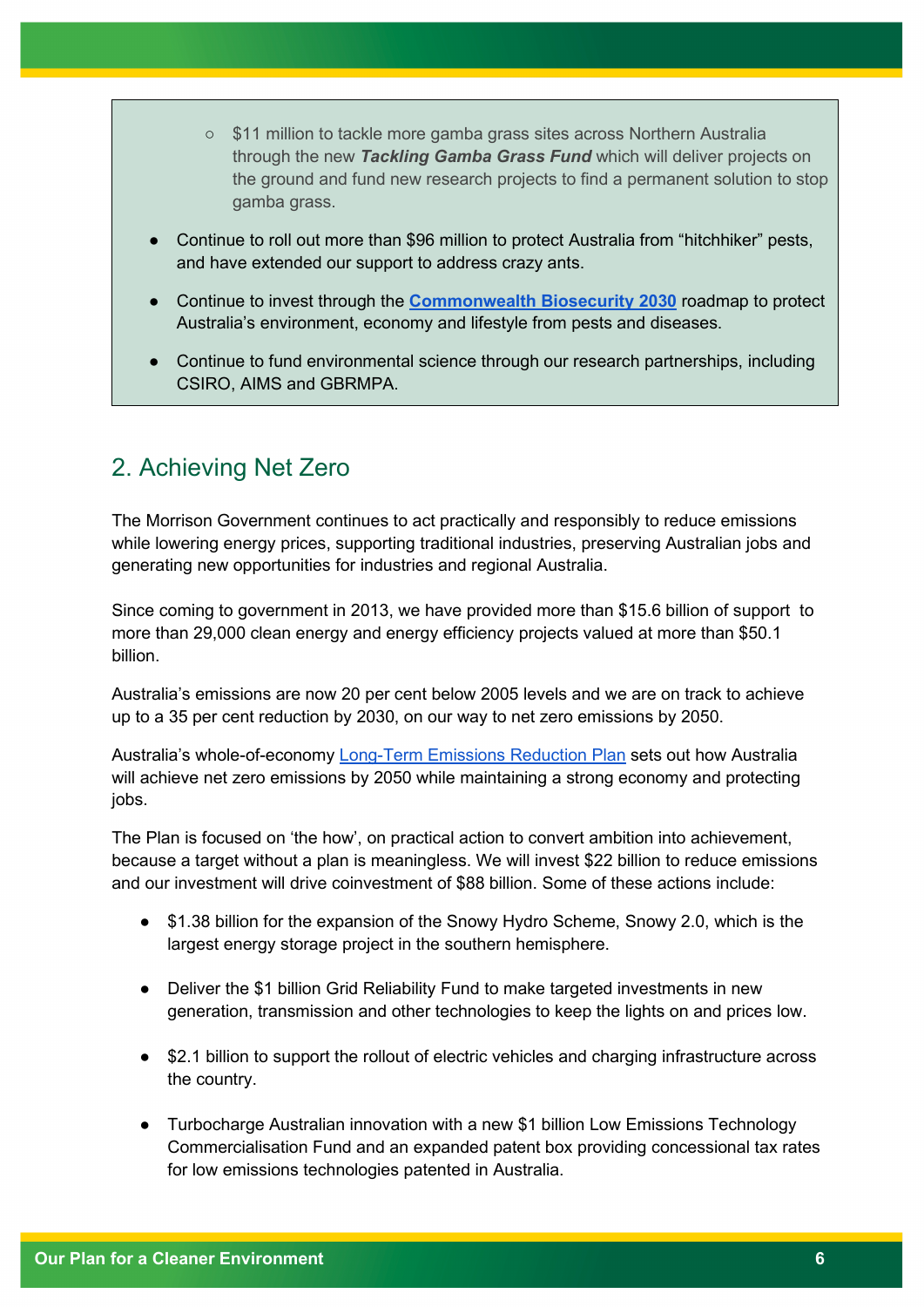- Continuing to invest billions of dollars through the Clean Energy Finance Corporation (who have just hit their \$10 billion investment milestone) and the Australian Renewable Energy Agency with \$1.9 billion in new funding.
- \$1.5 billion to develop clean hydrogen which will be an important low-emissions fuel to help power industries in the future and \$400 million to support and further develop carbon capture and storage technologies across the country.
- \$565 million to invest in low-emission projects in Australia under our technology partnerships with the UK, Japan, Germany, Korea, Singapore, Indonesia.

We will achieve net zero emissions by 2050 in a practical, responsible way that will take advantage of new economic opportunities while continuing to serve our traditional export markets. Our Plan doesn't rely on taxes and it will not put industries, regions or jobs at risk.

Our Plan is the right one for Australia because it doesn't impose new costs on households or businesses. At its core, it recognises that reducing the cost of low emissions technologies is key to unlocking widespread deployment, and that global technology trends will drive demand shifts at home and abroad.

Our Plan will create the enabling environment for investment in Australia, which will ensure regional communities can capture the opportunities of the new energy economy and unlock new sources of growth.

#### A re-elected Coalition Government will:

- Meet and beat our 2030 target and continue to reduce emissions in line with our **[Long-Term Emissions Reduction Plan](https://www.industry.gov.au/data-and-publications/australias-long-term-emissions-reduction-plan) to reach net zero emissions by 2050**.
- Continue to **maintain the integrity of the Emissions Reduction Fund, the world's largest and most successful national carbon offset scheme in the world** and increase the number and types of activities that are eligible to earn carbon credits under the scheme.
- Continue to reduce the cost of renewable energy and other low emissions technologies by investing in Australian innovation and pilot projects.
- **Ensure Australian households and businesses can adopt new technologies** like electric vehicles by investing in the enabling infrastructure, like charging stations.
- **Not introduce a carbon tax** which would increase electricity prices for families and businesses.

#### 3. Protecting the Great Barrier Reef and oceans

The Great Barrier Reef is the world's largest coral reef system and a natural wonder.

The Reef forms part of Australia's global identity and is central to the Queensland economy.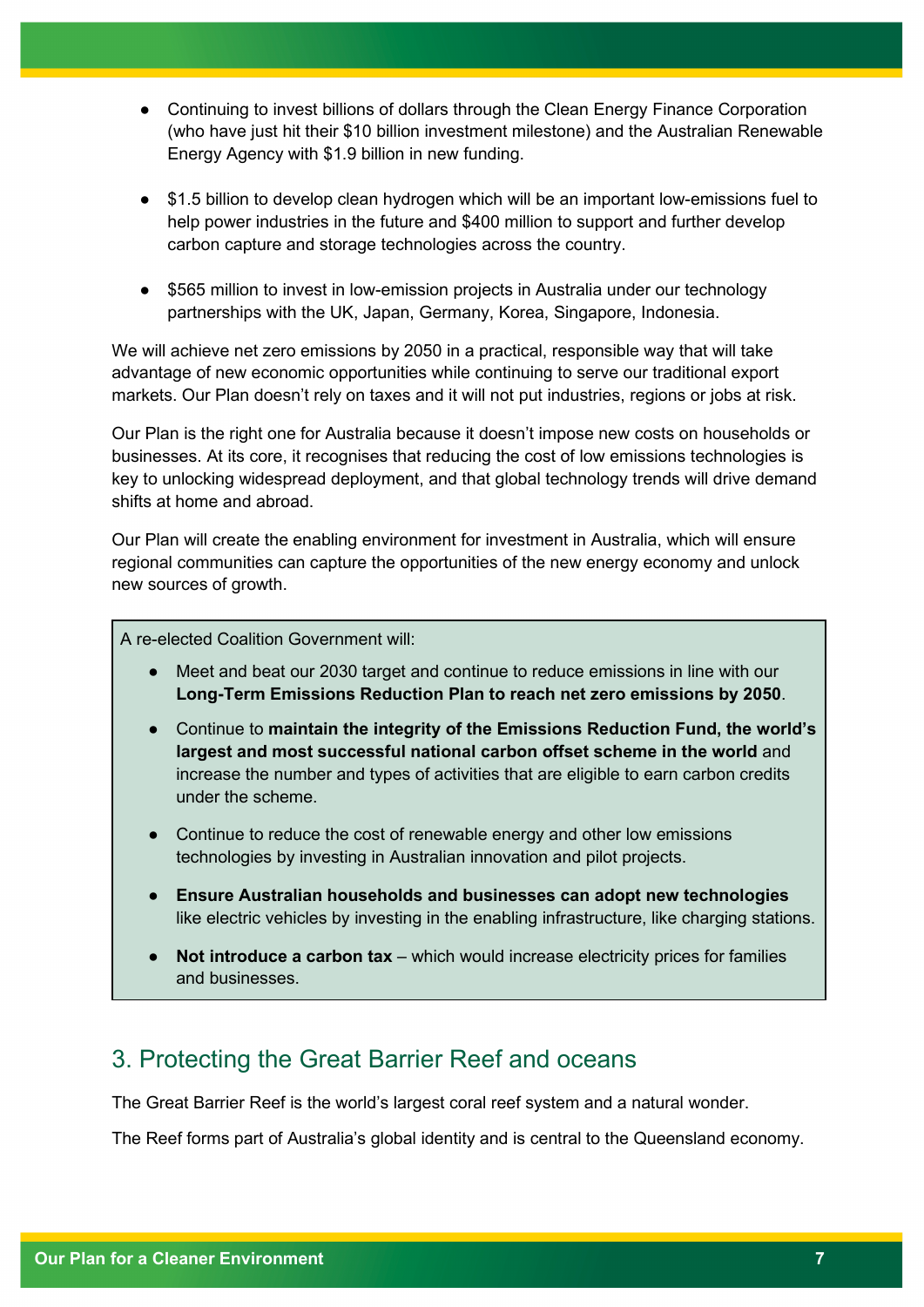Along with coral reefs around the world, the Great Barrier Reef World Heritage Area is under pressure from climate change, land-based run-offs, coastal development, and human impacts such as illegal and unsustainable fishing and marine debris.

The COVID-19 pandemic has also significantly impacted Reef communities as tourism was severely disrupted for several years.

That's why the Morrison Government is injecting an additional \$1 billion, with funding to the end of the decade to protect the Great Barrier Reef and has acted to safeguard the jobs of 64,000 Queenslanders who rely on the \$6.4 billion Reef economy.

The Morrison Government's **[\\$1 billion Reef package](https://www.awe.gov.au/parks-heritage/great-barrier-reef/billion-dollar-reef-protection-package)** includes:

- \$579 million for **water quality**  working with land managers to remediate erosion, improve land condition and reduce nutrient and pesticide runoff.
- \$252 million for **reef management and conservation**  additional support for the Great Barrier Reef Marine Park Authority (GBRMPA) to reduce threats from crown-of-thorns starfish, implement advanced health monitoring systems and prevent illegal fishing.
- \$95 million to research and **deploy world leading reef resilience science** and adaptation strategies.
- \$74 million for **Traditional Owner and community-led projects** including species protection, habitat restoration, citizen science programs and reducing marine debris.

We have also helped local tourism businesses in the marine park with more than \$12 million of fee relief, while providing GBRMPA with additional funding to offset the lost fee revenue.

New funding will back world leading marine science, the deployment of new climate adaptation technology, major investments in water quality programs, and state-of-the-art, onwater management practices to reduce threats from crown-of-thorns starfish, protect key species and prevent illegal fishing.

Australia is the best reef manager in the world and under the Morrison Government we will stay that way.

New support takes the Coalition Government's investment under the **[Reef 2050 Plan](https://www.awe.gov.au/parks-heritage/great-barrier-reef/long-term-sustainability-plan)** to more than \$3 billion since 2015. In 2021, the World Heritage Committee commended Australia's "unprecedented" investment in the Great Barrier Reef.

The Morrison Government continues to support important ocean initiatives.

We have established two new marine parks covering up to 740,000 square kilometres of waters around Christmas and Cocos (Keeling) Islands, taking the percentage of Australian waters that are protected to 45 per cent.

Oceans, coral reefs and connected coastal ecosystems like seagrass meadows, mangroves and wetlands play a vital role in removing carbon dioxide from our atmosphere. Our Great Barrier Reef ecosystem is one of the world's most powerful blue carbon sites.

Through the \$443 million **[Reef Trust Partnership](https://www.barrierreef.org/what-we-do/reef-trust-partnership)**, we've collected 45,000 seagrass seeds from 5,000 seagrass flowers in the Whitsundays to support seagrass restoration at Pioneer Bay and we've established a seagrass nursery to provide seed stock for seagrass restoration. Our \$3 billion Reef investment complements projects in our sustainable ocean plan, ensuring 100 per cent of the ocean within our national jurisdiction is sustainably managed by 2025.

A re-elected Coalition Government will: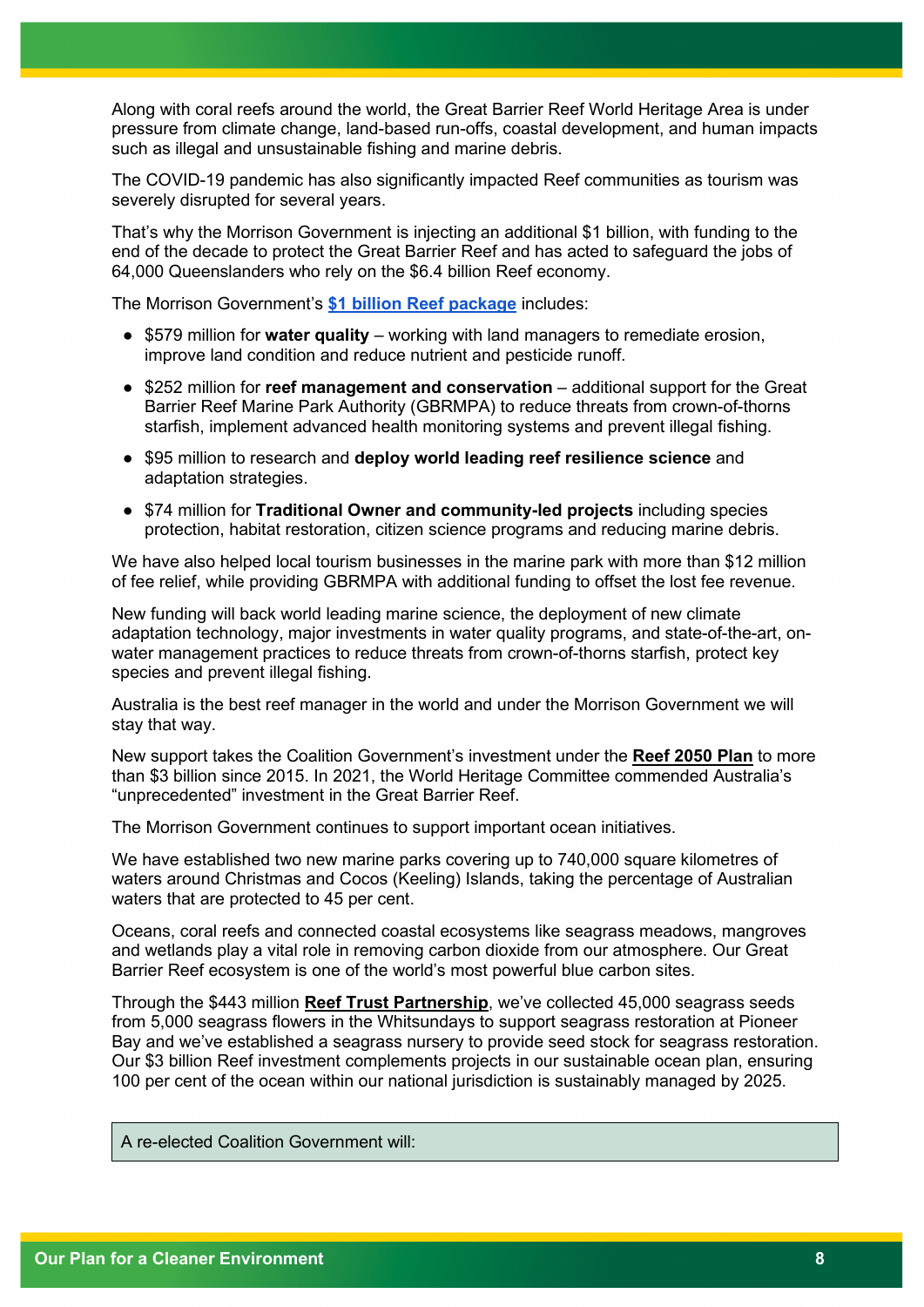- Continue to support **world-leading environmental management of the Great Barrier Reef** under the **Reef 2050 Plan,** with an additional \$1 billion, bringing total funding to support the Reef to \$3 billion since 2015.
- Maintain our **Australian Marine Park networks in their current form**, including undertaking required statutory reviews and, as necessary, adjust elements of the management plans in response to scientific evidence and the feedback of stakeholders provided through statutory consultations.

#### 4. Investing in stewardship of our land

Australian farmers are the stewards of more than 50 per cent of Australia's landscape.

The Coalition Government will continue to support our farmers as responsible managers of our soils and natural resources. Their stewardship boosts productivity and delivers environmental outcomes, including biodiversity and clean water. Our government looks after Australia's natural resources through the \$1.1 billion National Landcare Program, a \$214 million soils package and the \$5 billion Future Drought Fund.

The Government is also innovating to develop a voluntary agriculture biodiversity stewardship market, recognising and financially rewarding farmers who plant native species, or manage their land to protect or enhance existing native vegetation.

We're investing \$96 million over the forward estimates to pilot biodiversity methods that can provide confidence to the market about what it buys, and building a trading platform to match farmers and buyers. A biodiversity friendly "stamp" will demonstrate credentials to consumers and international markets.

The Coalition will re-introduce the *Agriculture Biodiversity Stewardship Market Bill* into Parliament to provide a regulatory framework, supported by a \$13.2 million investment.

The Morrison Government is also committed to improving how we manage and value our natural assets. We're investing \$4.7 million over three years to develop tools for linking our natural capital with financial markets. We're working with the financial, business and investment sectors, Indigenous groups, agriculture and land sectors and state governments to test new natural capital financial products and investment models.

A re-elected Coalition Government will:

- **Continue to support the [National Landcare Program](http://www.nrm.gov.au/)** with the recent review of Phase 2 to inform the next phase in consultation with industry and stakeholder groups.
- Re-introduce the *Agriculture Stewardship Market Bill 2022* into Parliament.
- **Invest \$27 million for agriculture biodiversity stewardship** to fully automate trading between farmers and buyers of biodiversity outcomes, and to help farmers participate in the market with advice from natural resource management organisations.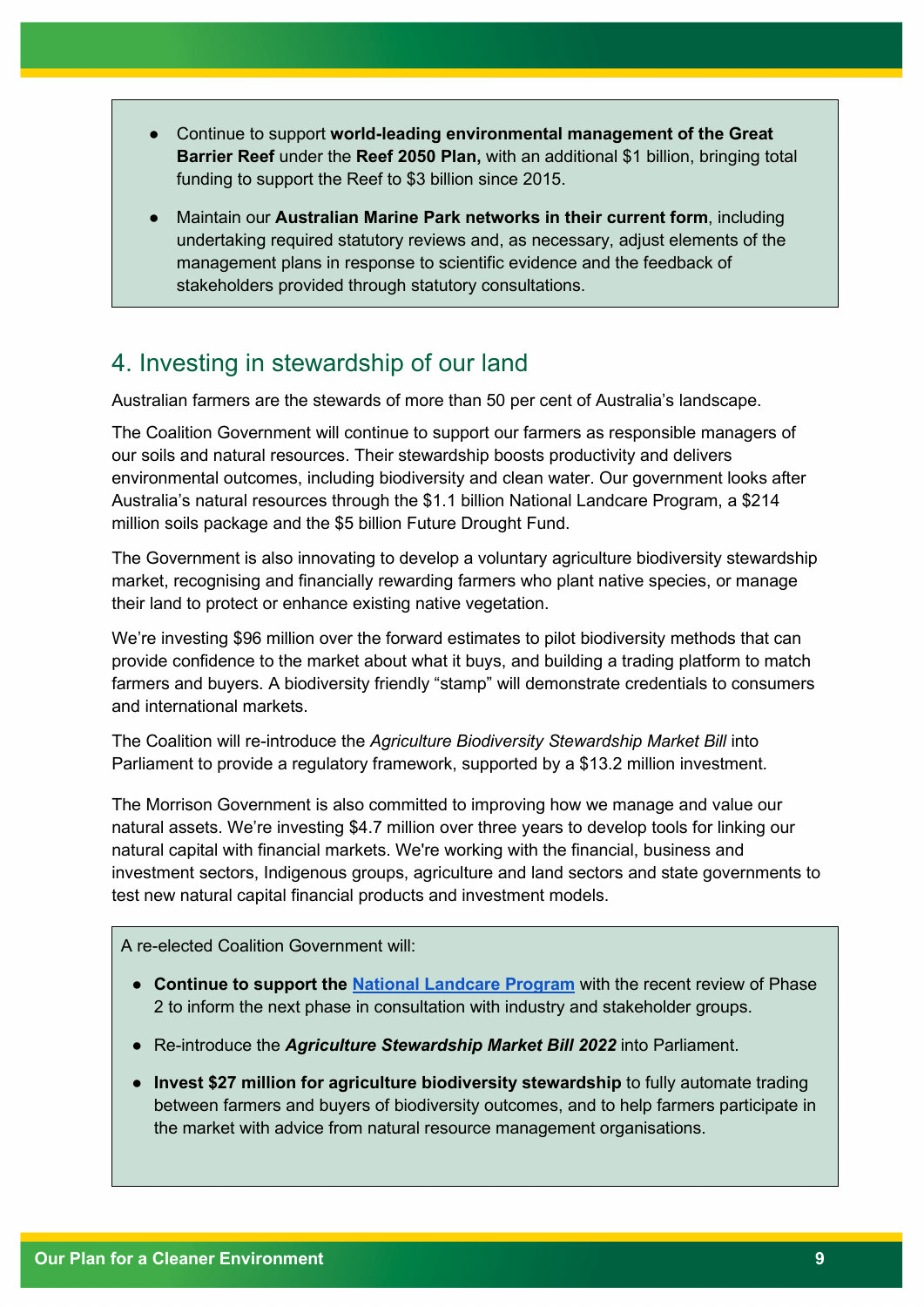#### 5. Strong action on recycling and waste

The Morrison Government is taking practical action on recycling and waste.

Our recycling plan is about being responsible for our waste and helping Australians recycle better and with confidence. We have established national waste targets as we transition to a circular economy where products can be remade in Australia.

The Morrison Government was the first in the world to ban the export of unprocessed waste glass, plastics, tyres and cardboard/paper.

We have backed our plan with a record investment of more than \$870 million to transform Australia's waste and recycling industry through new infrastructure, research and development and landmark legislation.

In reaching our national waste targets, we will generate opportunities for business to remanufacture waste into new products, build markets for recycled materials and create jobs.

The Coalition Government has:

- **Leveraged record investment in waste and recycling infrastructure** with an initial \$190 million for the [Recycling Modernisation Fund,](https://www.awe.gov.au/environment/protection/waste/how-we-manage-waste/recycling-modernisation-fund) now a \$280 million fund. This has funded more than 85 projects that will divert more than 1.3 million tonnes of waste from landfill. We have also invested in remanufacturing, with over \$300 million through the Modern Manufacturing Initiative in clean energy and recycling projects.
- **Set targets and actions to reduce Australia's waste** by 10 per cent per person by 2030.
- **Prioritised food waste** with a \$67 million [Food Waste for Healthy Soils Fund t](https://www.awe.gov.au/environment/protection/waste/food-waste/food-waste-for-healthy-soils-fund)o invest in recycling infrastructure that is diverting up to 3.4 million tonnes of organic waste otherwise destined for landfill. We've established the \$4 million **Stop Food Waste Australia** to drive collaboration across the food supply chain.
- **Prioritised plastic pollution.** We hosted the first [National Plastics Summit,](https://www.awe.gov.au/environment/protection/waste/plastics-packaging/national-summit) which brought together industry, government and community groups and helped lead to the first [National Plastics Plan.](https://www.awe.gov.au/environment/protection/waste/plastics-and-packaging/national-plastics-plan)
- **Cleaned up our oceans and waters**, investing \$14 million to remove ghost nets and other marine debris in Northern Australia, and partnered with Clean Up Australia Day, Clean4Shore and Conservation Volunteers Australia to help communities clean up waste from their local environments.
- **Boosted product stewardship.** We've invested more than \$20 million to kick-start or accelerate more than 20 schemes to reduce the environmental impact of products ranging from batteries to fashion and textiles and soft plastic packaging.
- **Invested in end-of-life options for disused solar panels** so they do not pollute our environment (1 in 4 Australian homes now have solar panels).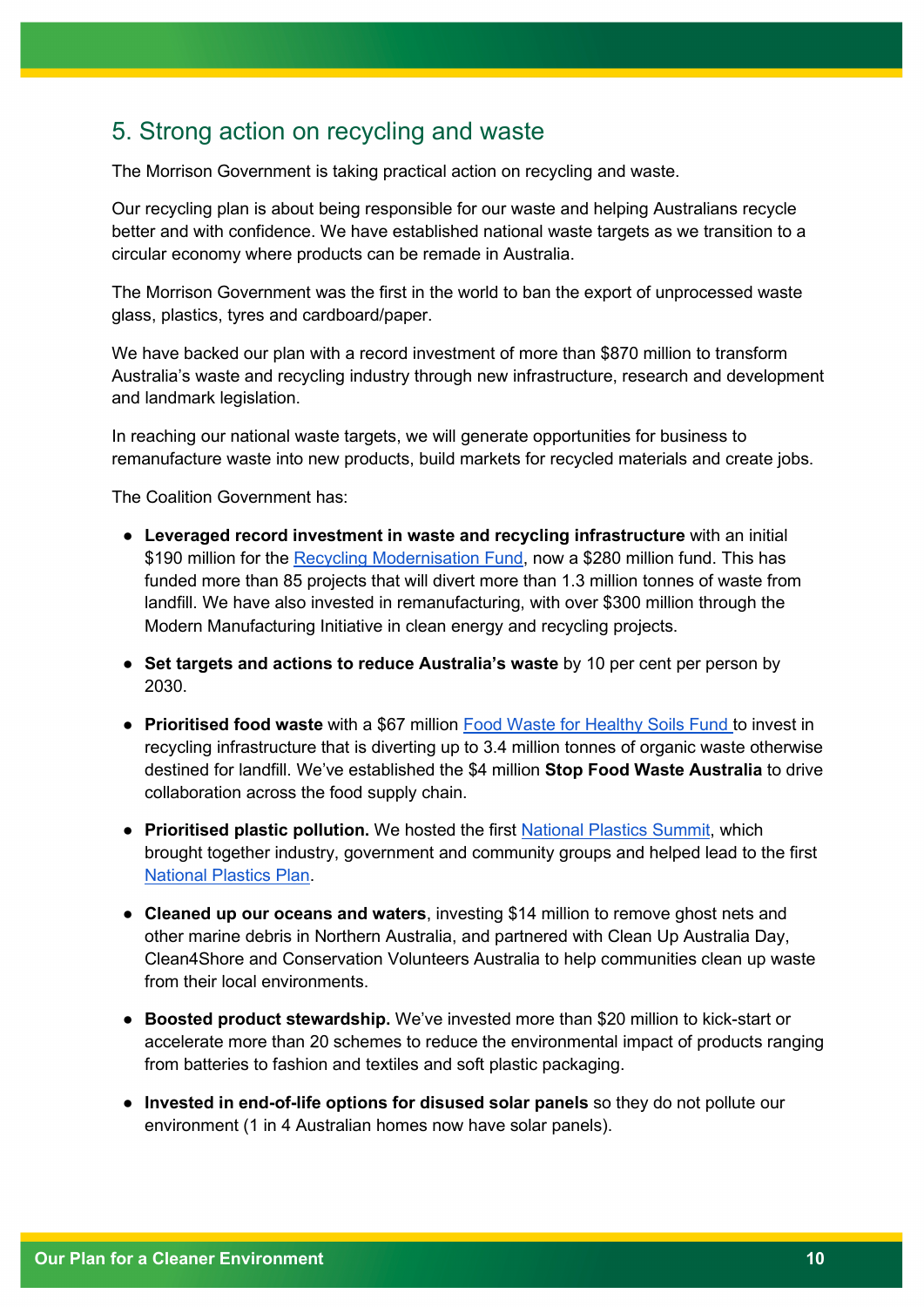- **Launched the ReMade in Australia** brand boosting consumer confidence in their recycling efforts, and are helping 20,000 small to medium businesses adopt the **Australasian Recycling Label.**
- **Invested in the future of waste and recycling.** We've focused on waste in the second phase of our [National Environmental Science Program,](https://www.awe.gov.au/science-research/nesp) and invested \$18 million for nine Cooperative Research Centre Projects. We've made recycling a national manufacturing priority under the [Modern Manufacturing Initiative.](https://www.industry.gov.au/news/modern-manufacturing-initiative-and-national-manufacturing-priorities-announced)

A re-elected Coalition Government will:

- Invest an additional \$60 million through the **Recycling Modernisation Fund for new recycled plastics technologies,** enabling more plastic products to be remanufactured in Australia.
- Invest an additional \$30 million from the Regional Accelerator Program in the Recycling Modernisation Fund to **drive further regional investment in recycling.**
- Invest \$18 million to **establish [ReMade in Australia](https://www.pm.gov.au/media/remade-australia) as a national brand** to provide consumer confidence and pride in buying quality Australian-made products from recycled material.
- Ensure Australia plays a leadership role in finalising a **new global treaty to end plastics pollution** through the United Nations.
- Host a **second National Plastics Summit focusing** on packaging innovation.
- Require state and territory governments to report on the use of **recycled material in infrastructure projects** that are co-funded through national partnership agreements.
- Work with industry to ensure **every product with a battery or a plug** is covered by a product stewardship scheme.
- Work with industry to ensure the **product stewardship scheme for used oil** is more accessible for all Australians including those in regional and remote communities.
- Provide \$6.25 million to continue the work of Conservation Volunteers Australia for volunteer coordination and the delivery of **SeaToSource across Australia.**

#### 6. Tasmania – gateway to East Antarctica

The Morrison Government is boosting the Antarctic program. We're growing our world-leading Antarctic science; expanding environmental protection; bolstering our leadership in the Antarctic Treaty system; and strengthening Tasmania's international status as the preferred gateway to East Antarctica.

We're investing a further \$839 million in Australia's presence and capabilities in Antarctica. Drone fleets, new helicopters and other autonomous vehicles will enable exploration of parts of East Antarctica's interior that no country has reached. Through this leadership, Australia is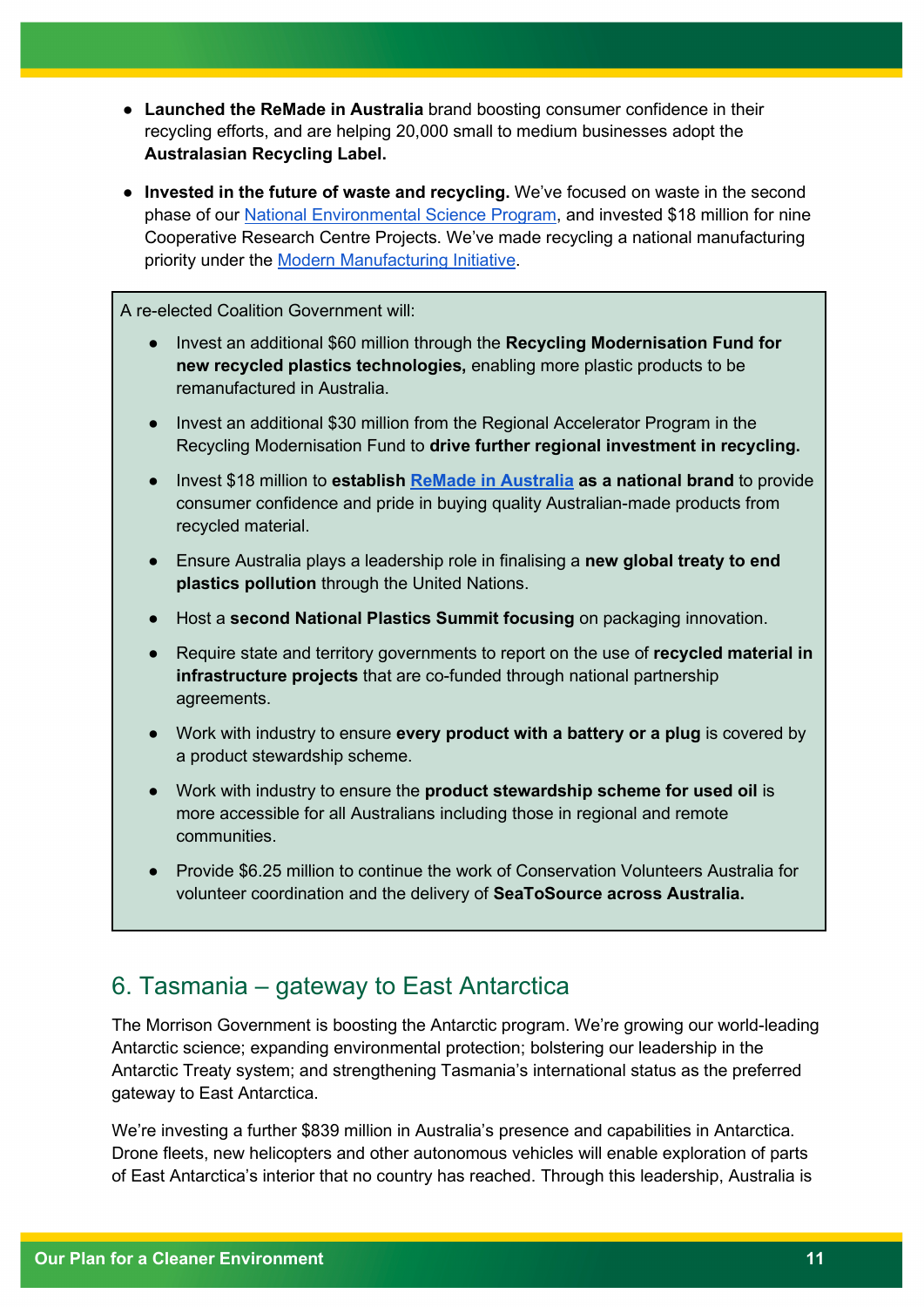ensuring the Antarctic remains a place of science and conservation – free from conflict and protected from exploitation. This investment will secure 685 direct jobs in the Australian Antarctic Division and continue to support Tasmania as an international science hub.

We will continue backing our world-class scientists and expeditioners in the Antarctic. Their research, such as identifying changing weather patterns and rising sea levels, is critical to understanding the science of our region and its future.

Over two short trips to Antarctica, our new research vessel the *Nuyina,* in its debut 2021-22 season grabbed international headlines: mapping vast undersea canyons and an underwater mountain higher than Mt Kosciuszko, and bringing new technology to the study of krill and other marine ecosystems.

We will continue our leadership within the Commission for the Conservation of Antarctic Marine Living Resources (CCAMLR), including for new marine protected areas to safeguard the Southern Ocean and our sustainable fisheries.

A re-elected Coalition Government will:

- Invest \$839 million over 10 years to **strengthen our leadership, scientific and strategic capabilities** in Antarctica.
- Secure **new jobs and opportunities for businesses** in Tasmania's Antarctic industries.
- Implement the **[Australian Antarctic Strategy and 20 Year Action Plan.](https://www.antarctica.gov.au/site/assets/files/53156/20yearstrategy_final.pdf)**
- Advocate with CCAMLR partners for the **East Antarctic Marine Protected Area.**

#### 7. Reforming our environmental protection laws

The Morrison Government is committed to improving the efficiency of the *Environment Protection and Biodiversity Conservation Act,* while delivering stronger environmental outcomes.

We know that business, mining, energy and agriculture need less green tape, greater certainty and more streamlined environmental assessment to help build a stronger economy and create jobs. We can provide this without sacrificing environmental protections. But Labor has sided with the Greens to oppose pragmatic and meaningful reform to the Act.

The Coalition remains determined, informed by the recommendations set out in the *[Independent Review of the EPBC Act](https://epbcactreview.environment.gov.au/)* by Professor Graeme Samuel. Our *[A pathway for](https://www.awe.gov.au/environment/epbc/publications/pathway-for-reforming-national-environmental-law)  [reforming national environmental law](https://www.awe.gov.au/environment/epbc/publications/pathway-for-reforming-national-environmental-law)* takes a staged approach to consider the far-reaching recommendations of the Review.

The Morrison Government has eliminated the backlog of late decisions under the EPBC Act. We've transformed on-time statutory decision-making with \$25 million of congestion-busting investment to reduce delays and help fast-track major projects. Since 2019, more than 500 key decisions have been made under the EPBC Act. Ninety-six per cent of key decisions were delivered on time in the December 2021 quarter.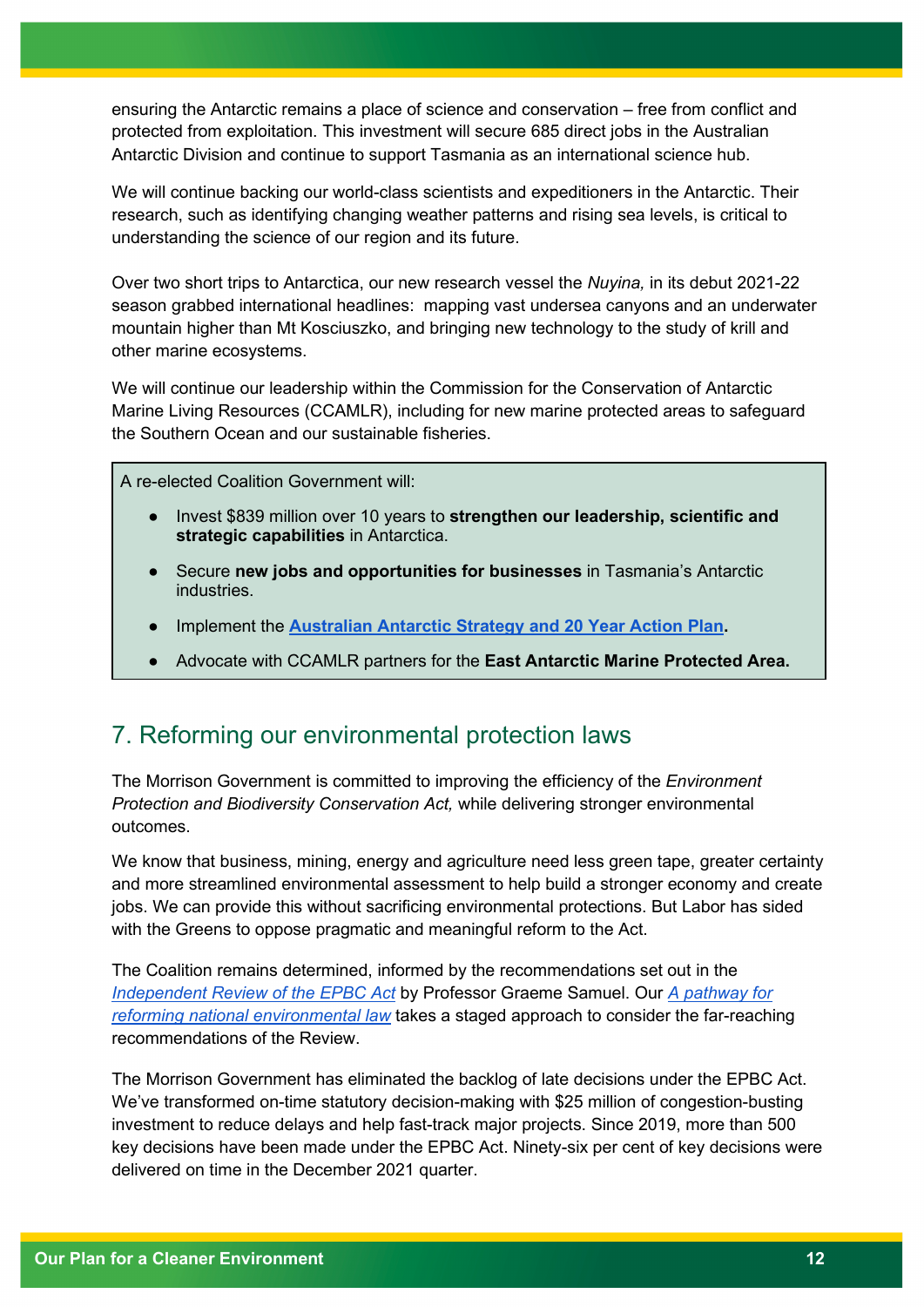A re-elected Coalition Government will:

- Invest \$128 million to **deliver improved environmental outcomes, and support economic recovery and job creation,** through more efficient assessment processes. These include maintaining timely assessments, strengthening compliance measures and a regional planning scheme that supports pre-approved activities.
- **Amend the EPBC Act** to provide greater flexibility and efficiency in managing approval decisions, remove unnecessary regulation and duplication, and achieve greater alignment with state and territory legislation.
- Continue to work closely with states and territories on a **national rollout to support "single-touch" approvals and other environmental reforms**, reducing regulation without sacrificing environmental protection.
- Implement **national environmental standards** for data and information, compliance and enforcement, Indigenous engagement and participation, and matters of national environmental significance.
- Deliver a **new offsets policy** supported by an updated offsets calculator and new public offsets register and biodiversity database.
- Invest \$52 million to slash green tape for industry and improve transparency on environmental assessment and approvals with a national rollout of the **Digital Environmental Assessment Program,** supported by a National Biodiversity Data Repository.
- Reform the **committee system under the EPBC Act** to facilitate timely and expert advice to government on environmental policy and decision making.
- \$62.3 million to deliver up to 10 bioregional plans in priority regions. These will protect areas of environmental significance, streamline assessments and manage cumulative impacts.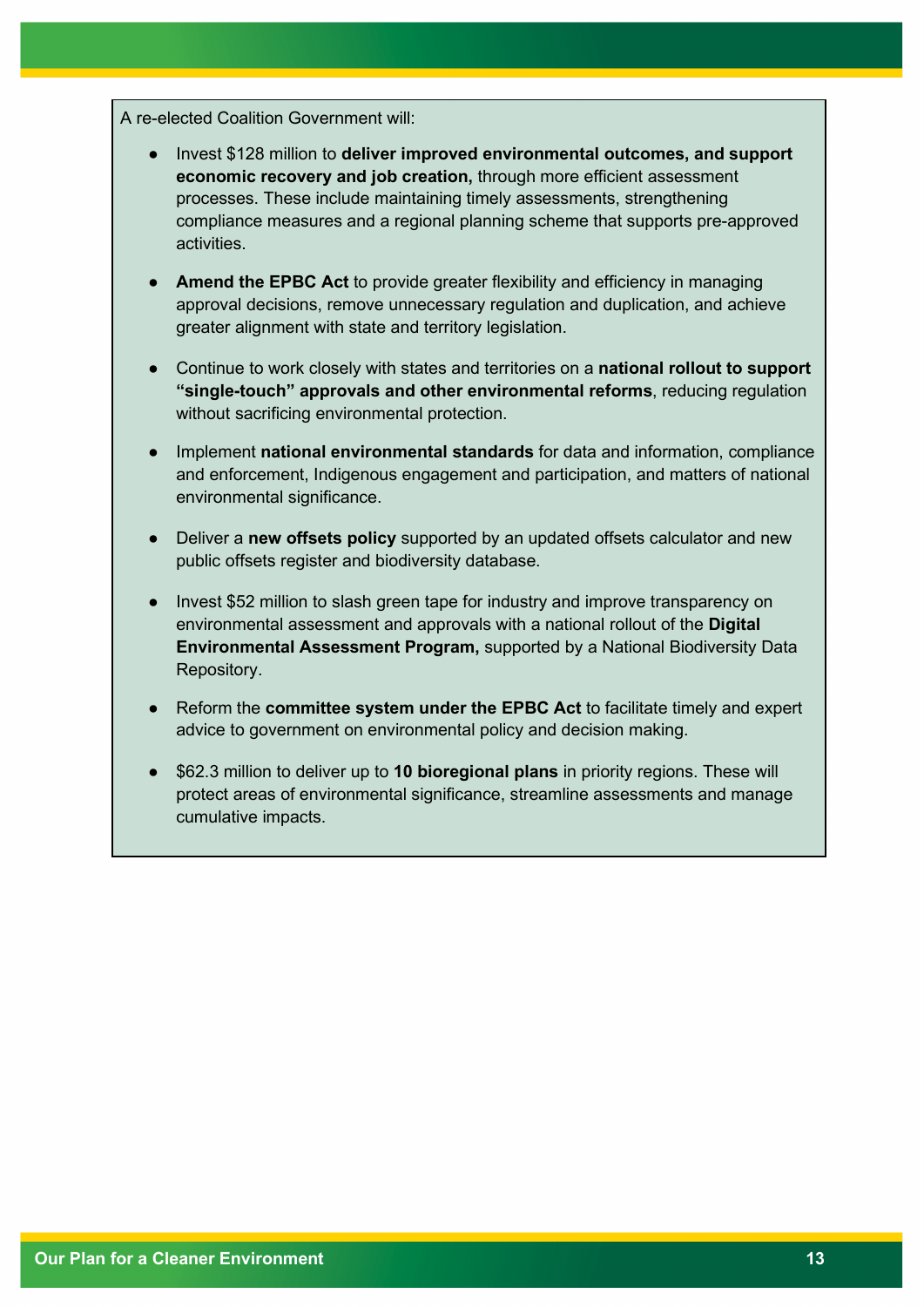## **Our Record**

The Morrison Government has invested almost \$6 billion in environmental action since 2019 and we have funded thousands of projects across the country.

#### Helping our environment and biodiversity

- Implemented the Environment Restoration Fund to support projects across Australia.
- Released a 10-year [Threatened Species Strategy](https://www.awe.gov.au/environment/biodiversity/threatened/publications/threatened-species-strategy-2021-2031) to protect a broader range of species, including the Koala. We have invested \$74 million since 2019 for koala scientific research, habitat restoration, health and veterinary care.
- Provided \$200 million to support the recovery of our native wildlife and their habitats from the devastating Black Summer bushfires, achieving:
	- Pest animal control over 3.8 million hectares and 28,000 hectares of weed treatment.
	- Over 750 hectares of erosion control and 210 kilometres of stream/coastline protection and repair.
	- 850 fauna surveys and 270 flora surveys across 650,000 hectares.
	- Over 2,000 structures completed, such as nesting boxes and habitat shelters.
	- More than 800 post-fire baseline datasets to monitor impacted species.
	- 960 hectares of fire management to reduce the impact of future fires.
	- Breeding of 17 priority animal species in new or expanded conservation facilities, with genetic analysis to inform future management actions.

#### Beating our 2030 target and achieving net zero by 2050

- Developed a detailed [Long Term Emissions Reduction Plan](https://www.industry.gov.au/data-and-publications/australias-long-term-emissions-reduction-plan) to deliver net zero emissions by 2050.
- Since 2013, the Coalition Government has provided more than \$15.6 billion of support to more than 29,000 clean energy projects valued at more than \$50.1 billion.
- Australia's emissions are now 20 per cent below 2005 levels and we are on track to achieve up to a 35 cent reduction by 2030 – significantly exceeding our 2030 Paris target of a 26-28 per cent reduction on 2005 levels.
- Between 2005 (the base year for our 2030 Paris target) and 2019, Australia reduced emissions faster than Canada, Japan, New Zealand, the United States and many other developed countries – and more than twice as fast as the OECD average.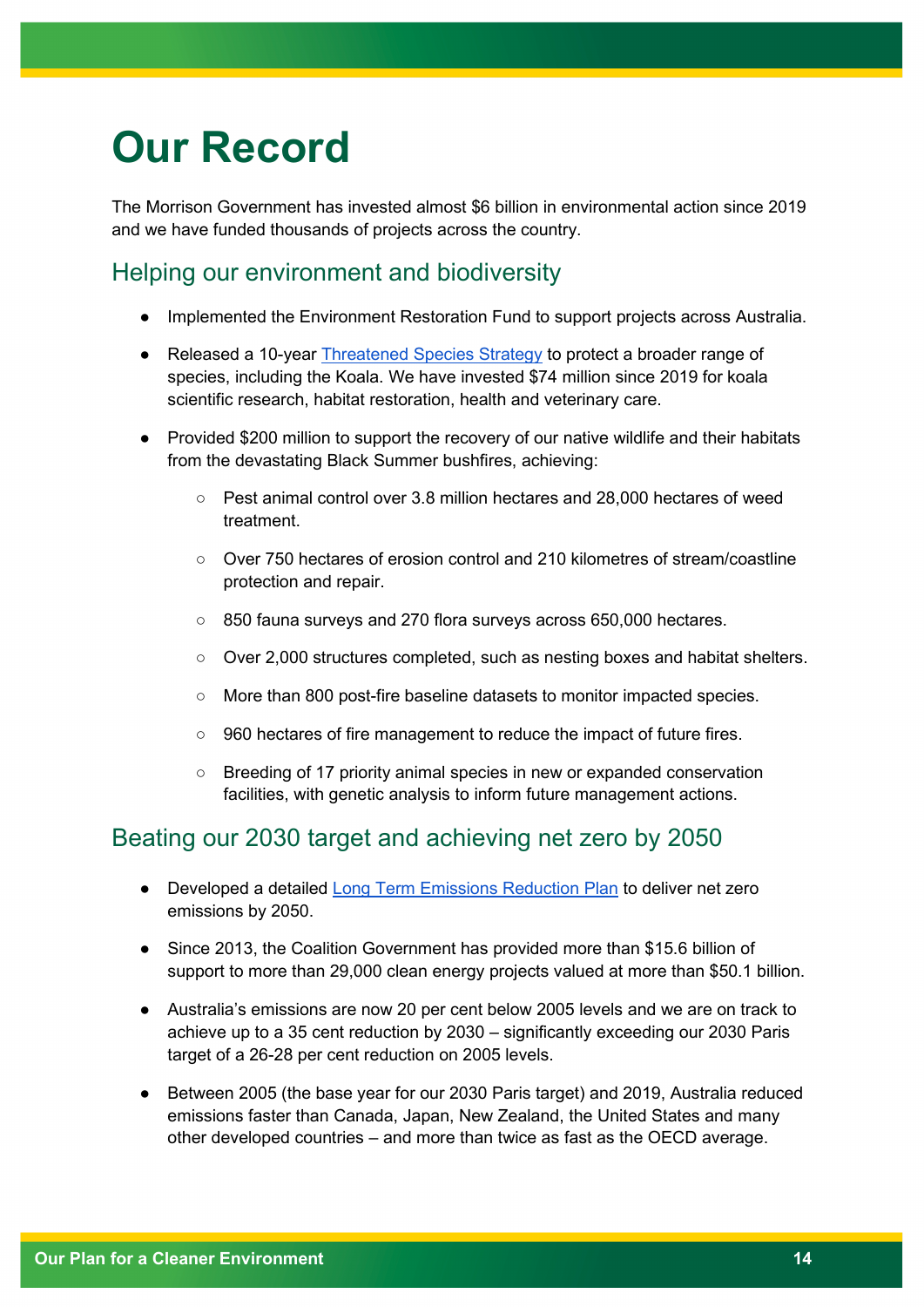● Over the next decade, the Coalition will invest more than \$22 billion in low emissions technologies, which will leverage at least \$88 billion from the private sector to reduce emissions while growing the economy.

#### Australia is a world leader in renewable energy

- Delivered unprecedented investment in renewable energy. Last year, the share of renewable energy in the grid hit a record high of 29 per cent. Under the previous Labor government, the share of renewables reached a low of just 7.5 per cent.
- Since 2017, Australia has invested more than \$40 billion in renewables. More than 1 in 4 Australian households now have solar on their roofs – the highest uptake rate in the world. Australia now has more wind and solar generation capacity per person than any country outside of Europe.
- More renewable generation was added in each of the last three years (6.3 GW in 2019, 7.0 GW in 2020 and 6.1 GW in 2021), than in the whole of the previous Labor government (5.6 GW in six years, December 2007 to September 2013).

#### Investing in science adapting to changes in climate

- Invested \$149 million for the second phase of the [National Environmental Science](https://www.awe.gov.au/science-research/nesp)  [Program](https://www.awe.gov.au/science-research/nesp) to meet the most pressing environmental management and policy needs, including climate adaptation, threatened species, and protected places.
- Implemented the [National Climate Resilience and Adaptation Strategy.](https://www.awe.gov.au/science-research/climate-change/adaptation/strategy) Adaptation is a crucial part of our response to climate change.
- Delivered significant investments in climate adaptation through Reef and Antarctic funding, as well as through investments of \$5 billion through the [Future Drought](https://www.awe.gov.au/agriculture-land/farm-food-drought/drought/future-drought-fund)  [Fund](https://www.awe.gov.au/agriculture-land/farm-food-drought/drought/future-drought-fund), \$600 million for the [Preparing Australia Program](https://recovery.gov.au/disaster-risk-reduction/preparing-australia-program#Overview) to deliver long-term disaster risk reduction and resilience; and \$210 million for the [Australian Climate Service.](https://www.acs.gov.au/)

#### Protecting the Reef and our oceans

- Australia is recognised as the best reef manager in the world and under the Coalition Government we will stay that way.
- Invested a record \$3 billion in the Great Barrier Reef since 2015.
- Proclaimed Christmas and Cocos (Keeling) Islands as a Marine Protected Area covering around 740,000 square kilometres of waters, it's one of the largest marine protected areas in the world.
- Delivered a \$100 million [Oceans Leadership package](https://www.awe.gov.au/science-research/climate-change/ocean-sustainability) to enhance our world-leading management of Australia's oceans and waterways.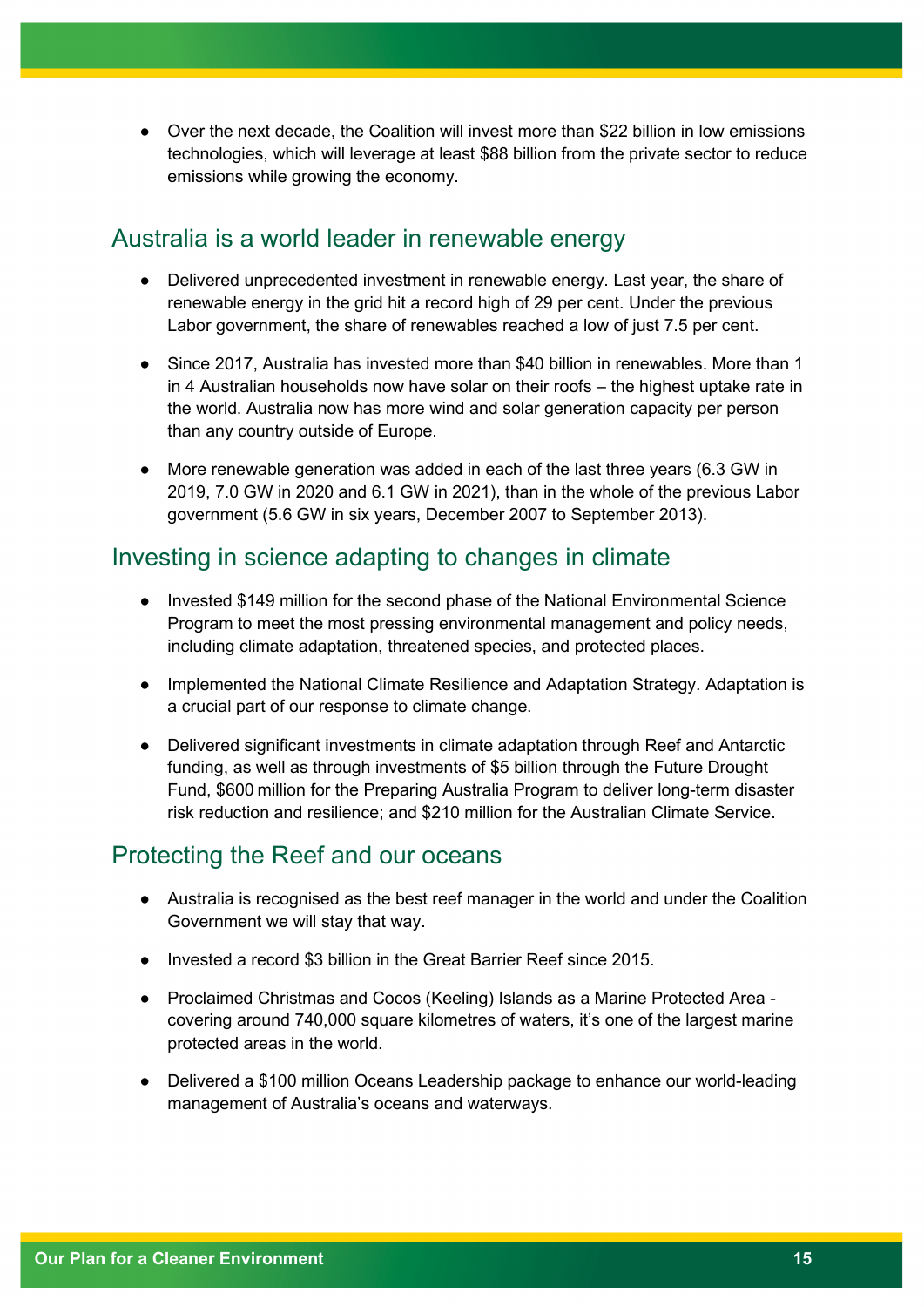#### **Antarctica**

- Successfully delivered Australia's world-leading icebreaker RSV Nuyina to its home port Hobart in October 2021. This \$1.9 billion investment over 30 years has delivered new scientific and maritime capabilities to the Australian Antarctic Program.
- Published the [Australian Antarctic Strategy and 20 Year Action Plan,](https://www.antarctica.gov.au/about-us/antarctic-strategy-and-action-plan/) setting out priorities for the next five years and underscoring our national interest in Antarctica.

#### Generational change in waste and recycling

- Lead a once-in-a generation transformation of our waste and recycling industry with more than 85 projects funded diverting over 10 million tonnes of resources from landfill and creating more than 10,000 jobs.
- The first Commonwealth government to establish waste and recycling as a national priority and we are implementing our 2019 National Waste Policy.
- Delivered a record investment of \$870 million to transform Australia's waste and recycling industry through new infrastructure and lead Australia on the road to a circular economy, turning waste into an economic resource.

#### Care and respect for our heritage

- Invested more than \$33 million to support conservation work and infrastructure upgrades across 23 National and World Heritage sites.
- Provided \$60 million to protect the heritage of Sydney Harbour in perpetuity and to restore historic sites and assets and legislatively enshrined the Sydney Harbour Federation Trust as a permanent entity.
- Delivered unprecedented investment of \$450 million in capital works for national parks managed by Parks Australia and the roll out of that funding is continuing.
- Established a ground-breaking partnership with the First Nations Heritage Protection Alliance which ensures Indigenous Australians are central to determining and managing cultural heritage.

#### Strengthening biosecurity

- The Coalition has delivered over \$330 million to tackle established pests and weeds since 2015.
- Under our [Commonwealth Biosecurity 2030](https://www.awe.gov.au/biosecurity-trade/policy/commonwealth-biosecurity-2030) [r](https://www.awe.gov.au/biosecurity-trade/policy/commonwealth-biosecurity-2030)oadmap, we have established the Chief Environmental Biosecurity Officer; installed 3D x-ray machines (with more to come); deployed the world's first algorithm to automatically detect biosecurity risk material; and implemented new diagnostic technologies at the border such as an AI app for the brown marmorated stink bug.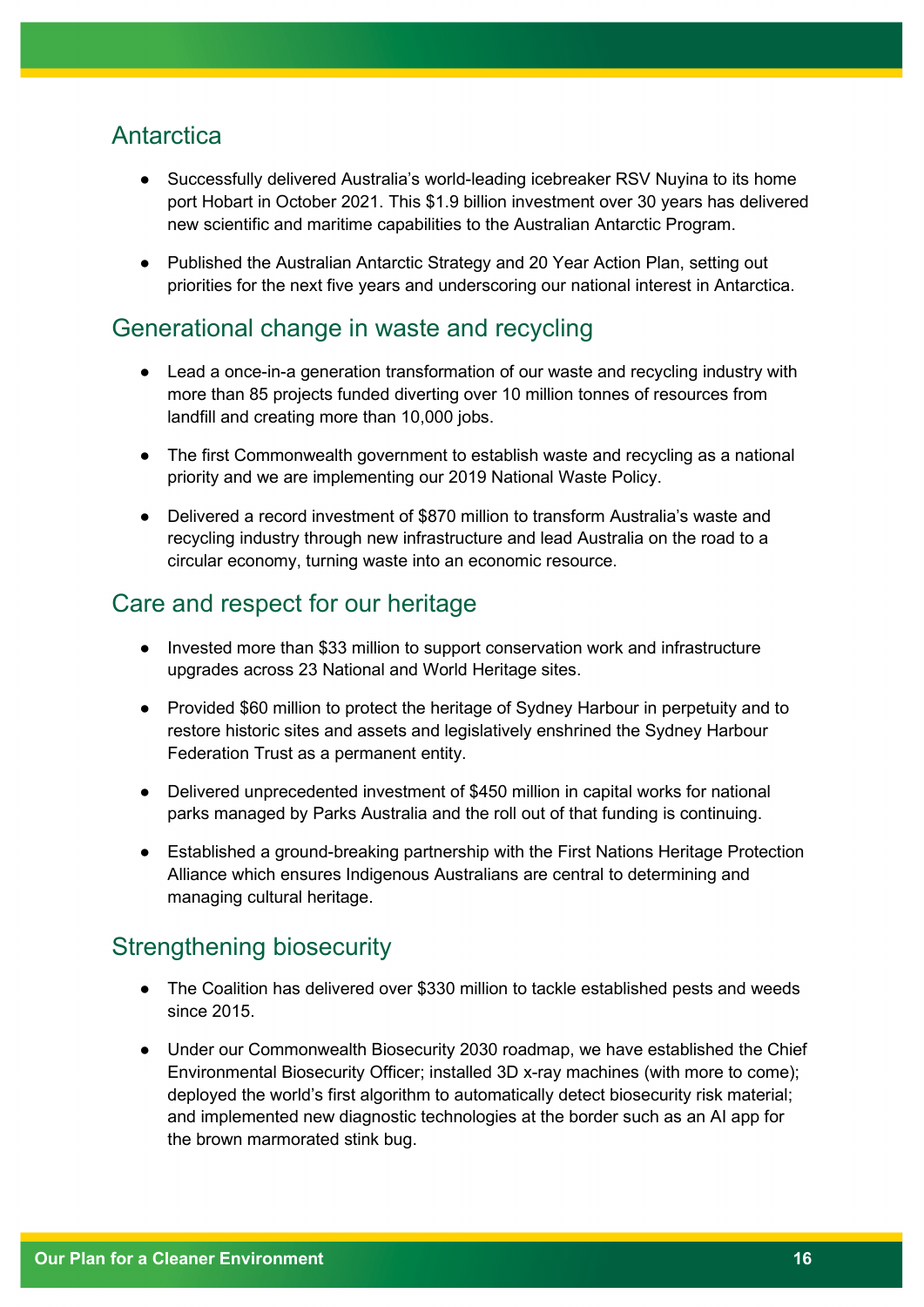# **The Risk of Labor**

There is a clear choice at this election.

The Morrison Government's responsible, practical action for a cleaner environment. Our plan to work together with local communities, business, Indigenous groups, farmers, the resources sector and scientists to get the balance right.

#### **Labor's focus is not on environmental outcomes but on green tape, creating new taxes and onerous regulation**.

#### **Labor has a track record of new taxes, higher energy costs** and **back-flipping on essential projects.**

Labor wants to **increase costs for consumers** through mandating national packaging targets.

The Morrison Government will not slug Australian households and businesses with a **packaging tax.**

In government, **Labor drove up energy prices** by 101 per cent on the back of its ill-fated carbon tax, while committing only \$26.7 million to their waste policy from 2009 to 2013.

The Morrison Government has invested more than \$870 million since 2019 to transform Australia's waste and recycling industry.

#### **In uncertain times, Australia can't risk Labor.**

| <b>COALITION</b>                                                                                                                                                                                                | <b>LABOR</b>                                                                                                                                                                                                                            |
|-----------------------------------------------------------------------------------------------------------------------------------------------------------------------------------------------------------------|-----------------------------------------------------------------------------------------------------------------------------------------------------------------------------------------------------------------------------------------|
| <b>Emission Reduction</b><br>An economy-wide plan to achieve net-zero<br>by 2050 and \$22b in investment in<br>renewables and low-emissions technology.                                                         | <b>Emission Reduction</b><br>A carbon tax on major manufacturers and<br>energy users – risking jobs and higher<br>electricity prices. No plan to reduce<br>emissions beyond a \$20 billion fund to gold-<br>plate the electricity grid. |
| <b>Environmental regulation</b><br>Remove assessment duplication between<br><b>Federal, State and Territory Governments</b><br>and update the 20 year old EPBC Act to<br>deliver better environmental outcomes. | <b>Environmental regulation</b><br>A Labor and Greens deal will block projects<br>and cost jobs. Labor opposed opportunities<br>to amend the EPBC Act. Labor failed to<br>update the EPBC Act when in Government.                       |
| <b>Great Barrier Reef</b><br>Funding till the end of the decade and \$3<br>billion invested in the Reef since 2015.                                                                                             | <b>Great Barrier Reef</b><br>Labor will cut funding from the Reef Trust -<br>risking hundreds of existing projects with<br>Reef organisations and Traditional Owners.                                                                   |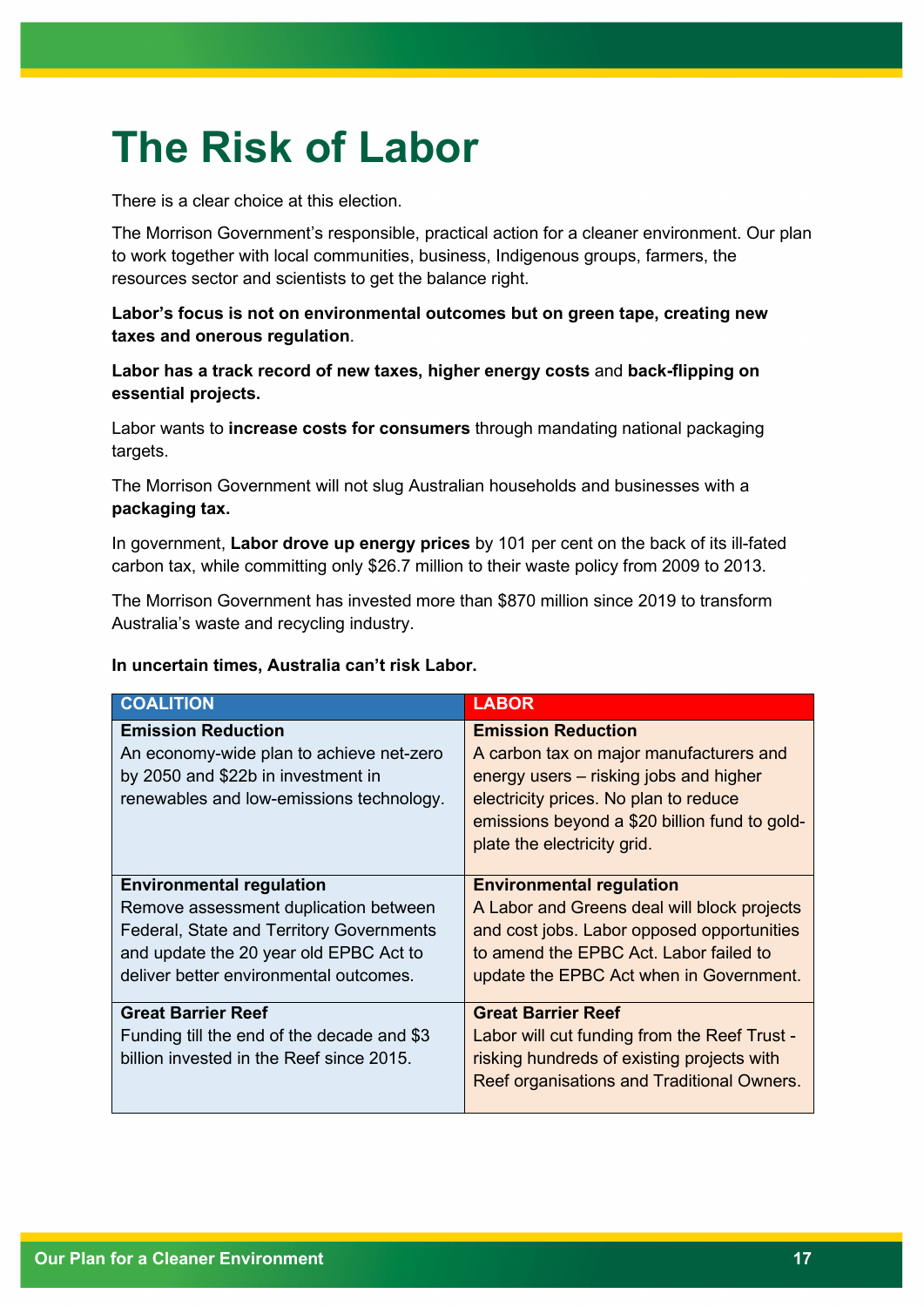| <b>COALITION</b>                                                                                                                                                                                                                                            | <b>LABOR</b>                                                                                                                                                                                           |
|-------------------------------------------------------------------------------------------------------------------------------------------------------------------------------------------------------------------------------------------------------------|--------------------------------------------------------------------------------------------------------------------------------------------------------------------------------------------------------|
| <b>Biosecurity</b><br>Despite the global pandemic, air and sea<br>cargo detections for pests and diseases<br>under the Coalition Government in 2021<br>were more than double the previous year<br>$(2020/21 - 28,740,$ compared to 2019/20 -<br>$11,027$ ). | <b>Biosecurity</b><br>Under Labor, sea cargo inspections<br>decreased by 25%, with a 75% reduction in<br>air cargo inspections risking outbreaks of<br>pests and disease on native flora and<br>fauna. |
| <b>Recycling and waste management</b><br>Record investment in industry and<br>technology - not taxes.                                                                                                                                                       | <b>Recycling and waste management</b><br>Mandating packaging targets, putting a<br>regulatory burden on business and risking<br>jobs.                                                                  |
| <b>Antarctica</b><br>Investment in a 20-year strategy and action<br>plan to advance our leadership, science and<br>presence in Antarctica, and make Tasmania<br>a global gateway to East Antarctica.                                                        | <b>Antarctica</b><br>Labor barely mentions Antarctica. They<br>have no plan for its future or protection.                                                                                              |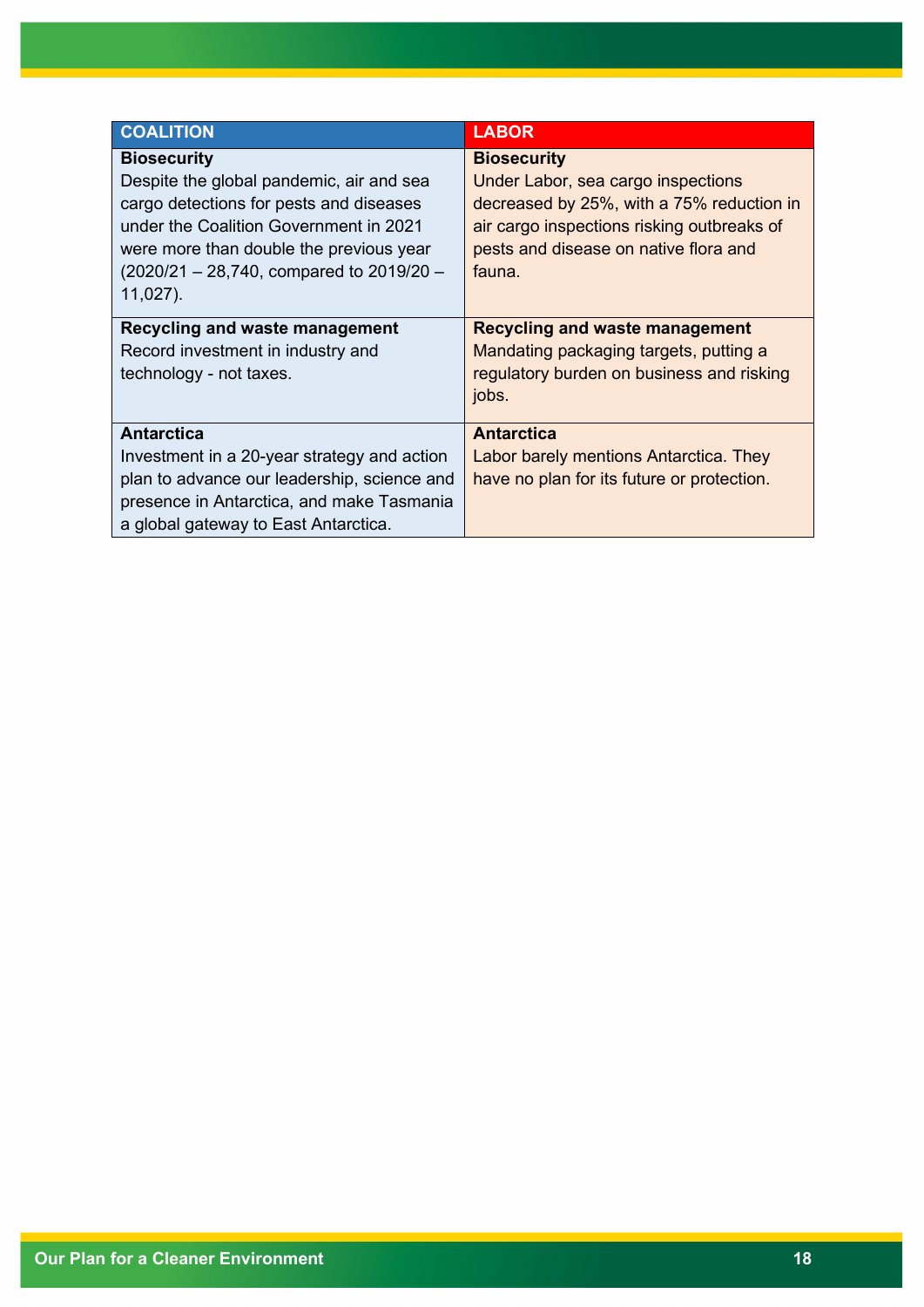### **Cost**

Funding for the Coalition's Plan for a Cleaner Environment is already provided for within budget estimates.